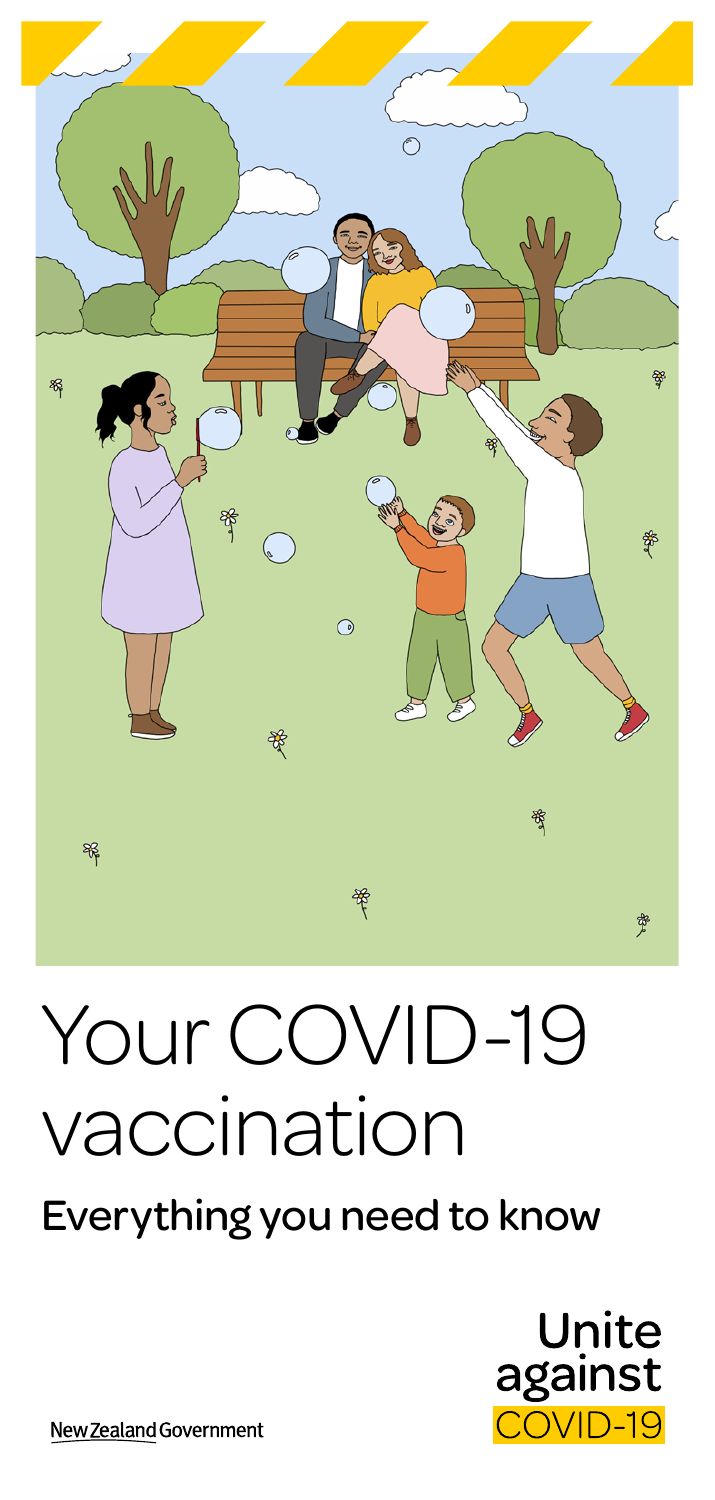

When you get vaccinated you're not just protecting yourself. You're also doing your bit by reducing the risk of passing on COVID-19 to your whānau, friends and community.

The COVID-19 vaccine is free, and available to everyone aged 16 years and over in Aotearoa.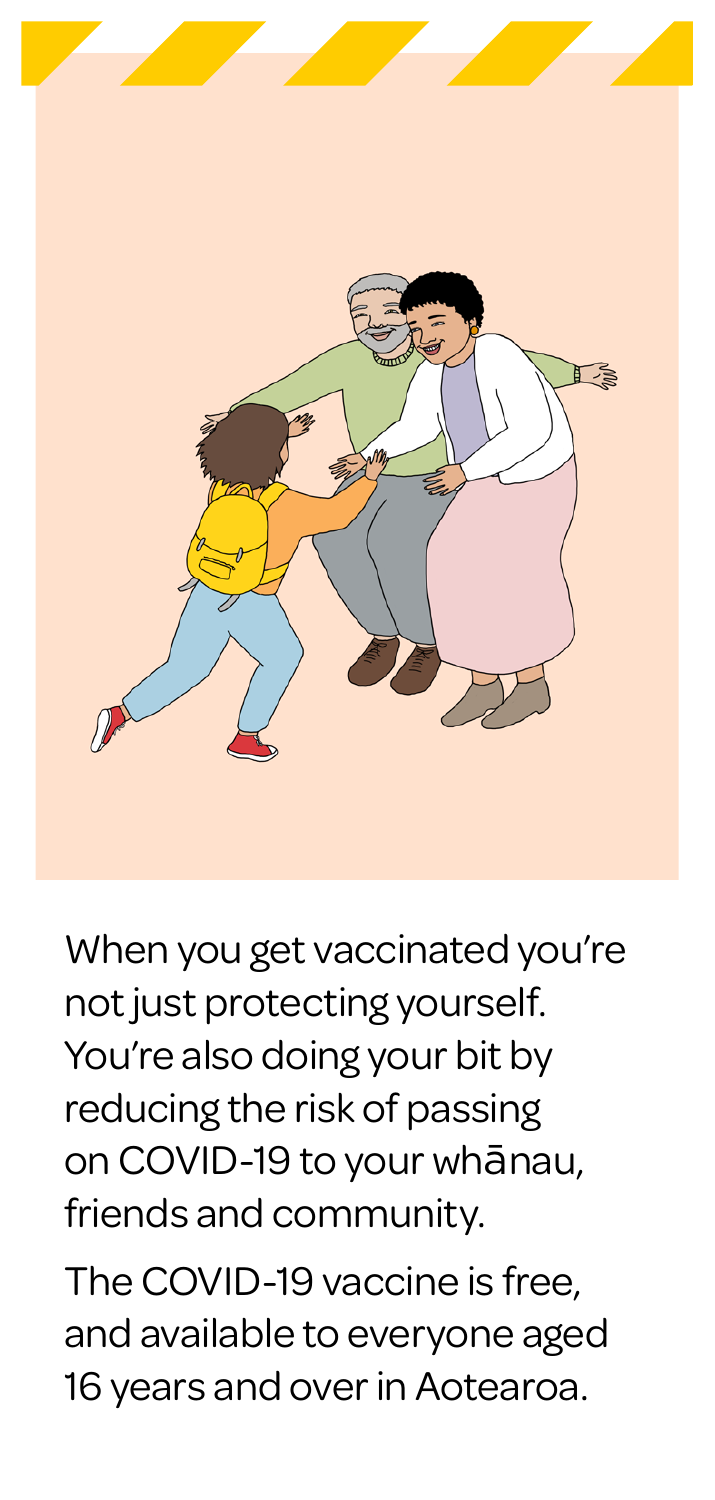# **How the vaccine works**

The COVID-19 vaccine works by teaching your body to fight the virus, and protects you from getting sick. **The vaccine cannot give you COVID-19**.

You will need two doses of the vaccine, at least 21 days apart. To ensure you have the best protection, make sure you get both doses.

## **Is the vaccine safe?**

All COVID-19 vaccines must meet internationally agreed standards for safety and efficacy.

Medsafe (New Zealand's medicines safety authority) only grants consent for vaccines to be used in New Zealand once they are satisfied that they are safe and effective.

There have been no shortcuts in granting approval for our COVID-19 vaccine (the Pfizer/BioNTech vaccine).

## **What health information do I need to share?**

If you have had an allergic reaction to any vaccine or injection in the past, please tell your vaccinator.

If you are taking any medications or have a bleeding disorder, talk to your health provider first.

If you are pregnant, talk to your midwife or doctor.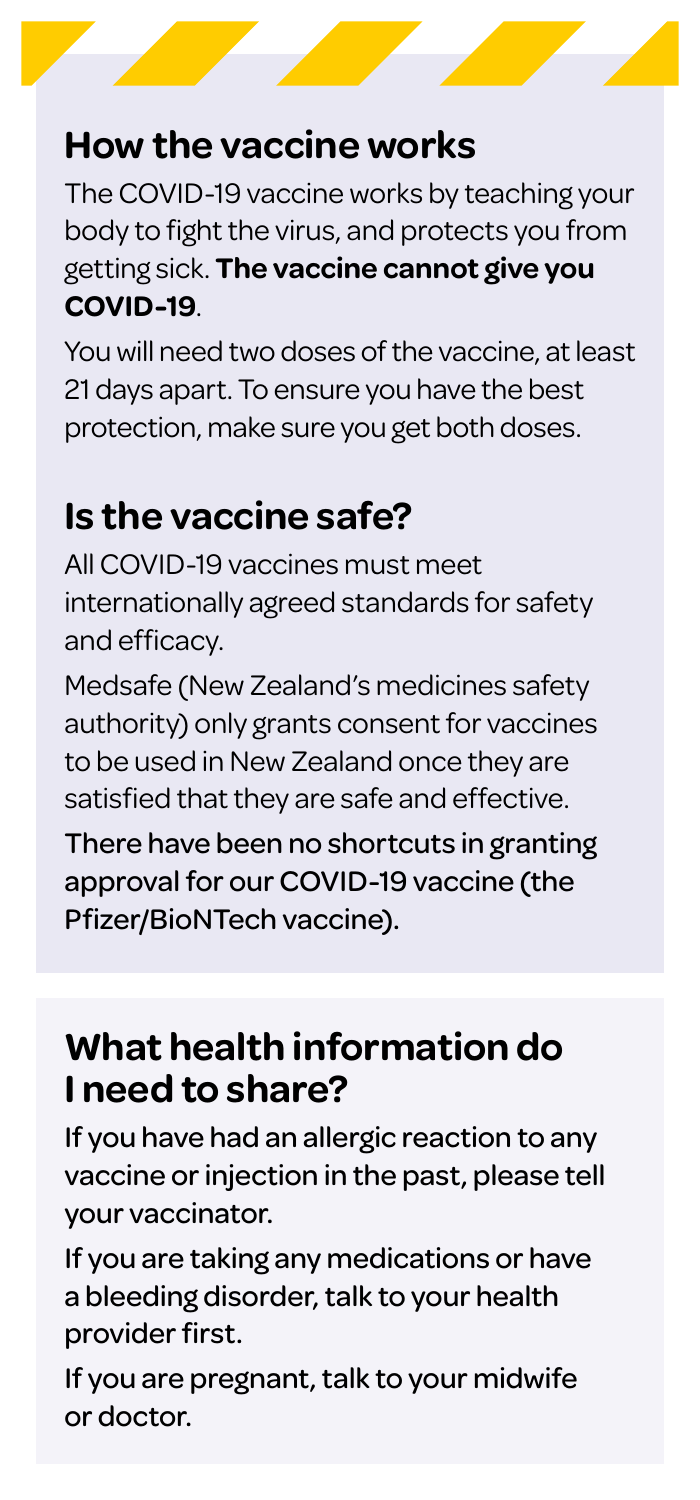# Getting your vaccination:



A healthcare worker will do a health check with you and answer your questions.



You will need to agree to be vaccinated. Remember you can ask questions at any time.



A fully-trained healthcare worker will then give you the vaccine in your upper arm.



You need to stay for at least 20 minutes so a healthcare worker can look out for you and make sure you are ok.



Once the healthcare worker is confident that you're fine and you are feeling okay, you can leave and carry on with your day.

#### **Potential side-effects**

Some mild side-effects, such as muscle aches, pain at the injection site or headaches, are common. They are actually a sign that your body's immune system is learning to fight the virus. They don't last long and won't stop you from having a second dose or going about your daily life.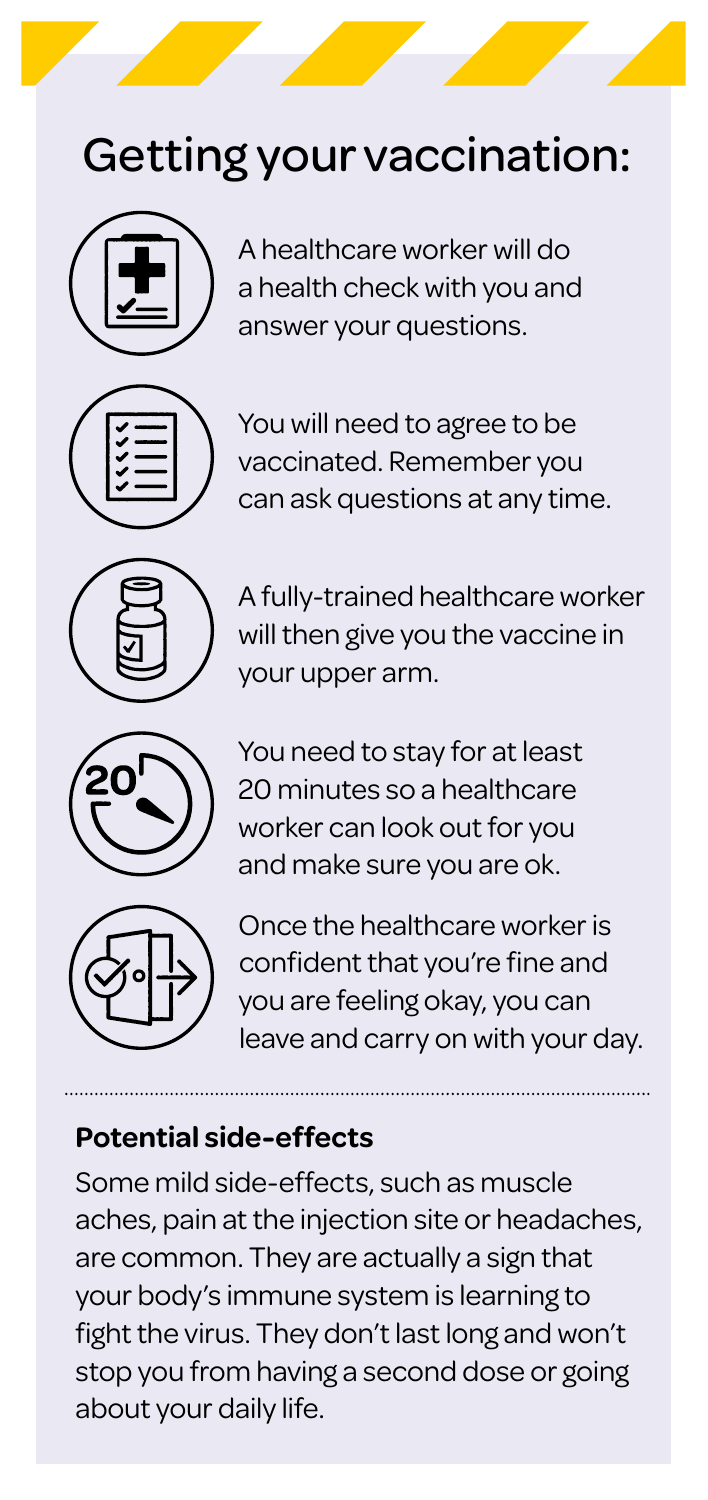# After your vaccination:



You will be asked to get your second dose of the vaccine at least 21 days later.



This is important because you will get your best protection against COVID-19 after two doses.



If you feel unwell or are worried about any side-effects, speak with your trusted health professional.

# *And still continue to:*



Stay home if you are sick and contact Healthline about getting a test.



Use the NZ COVID Tracer app and turn 'on' Bluetooth tracing.



Wear a face covering on all public transport and domestic flights.